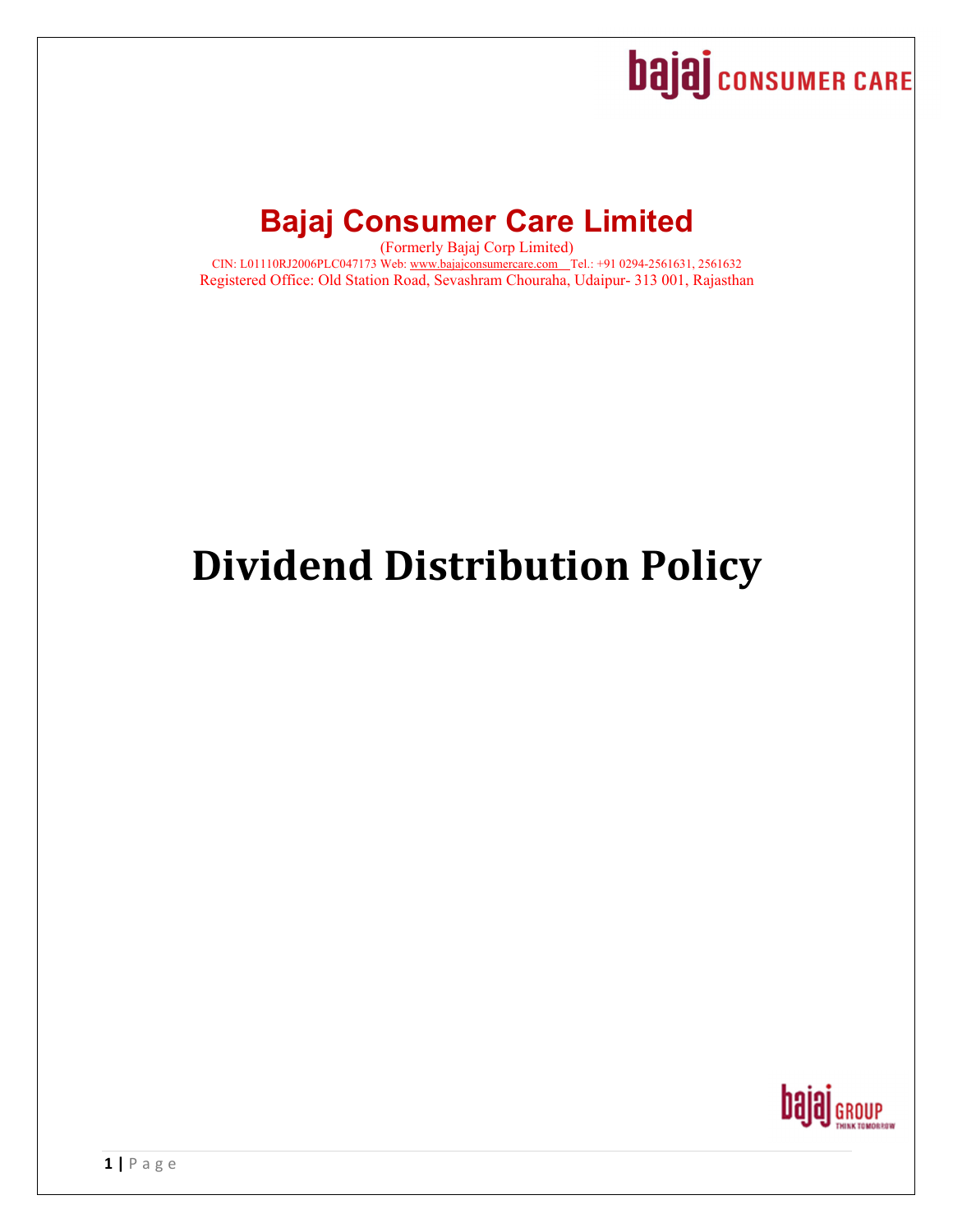## **Contents**

| 3. |  |
|----|--|
| 4. |  |
| 5. |  |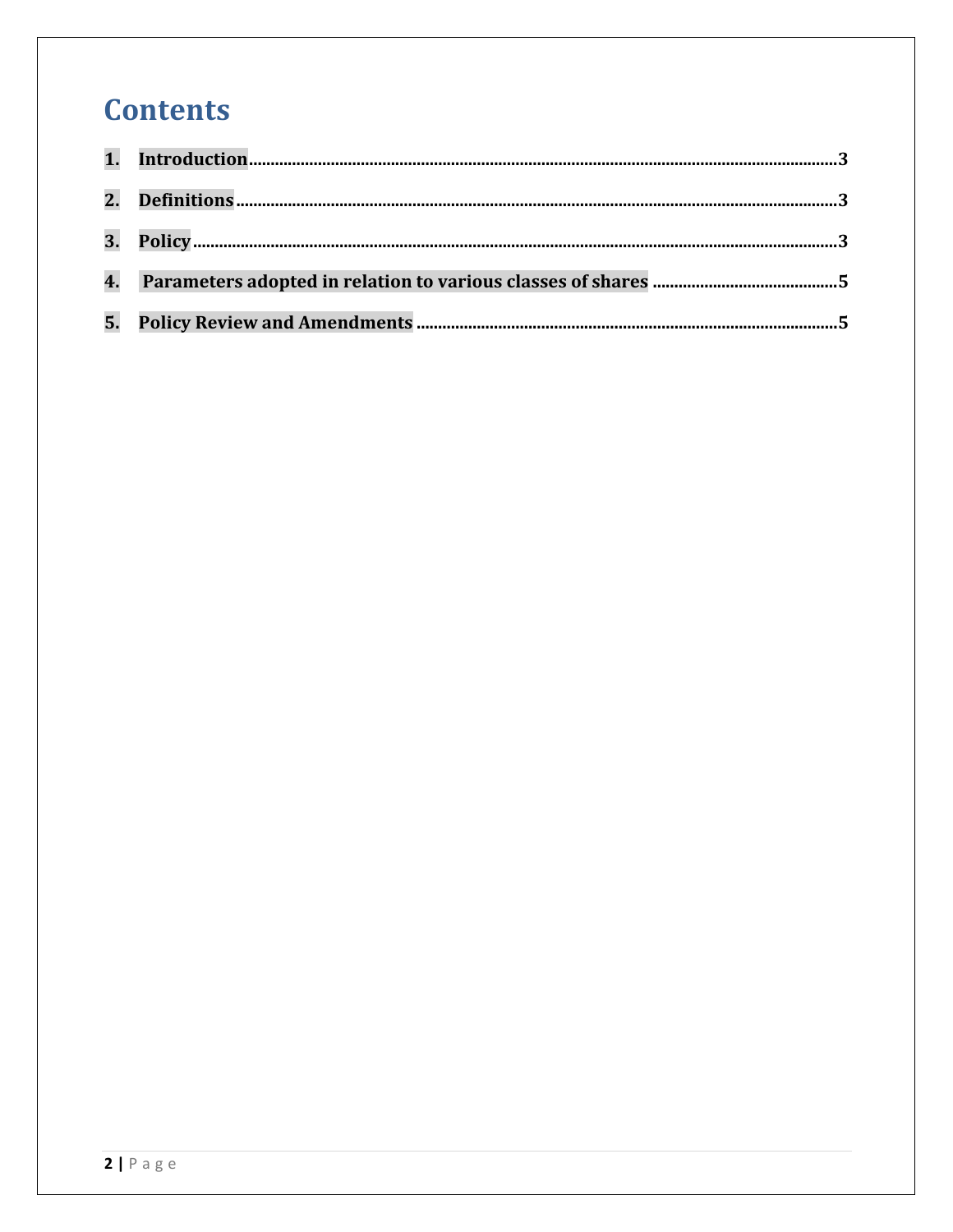## **1. Introduction**

In accordance with the Securities and Exchange Board of India (Listing Obligations and Disclosure Requirements) Regulations, 2015, the Board of the Company, has adopted this Policy.

The intent of the Policy is to broadly specify the external and internal factors including financial parameters that shall be considered while declaring dividend and the circumstances under which the shareholders of the Company may or may not expect dividend and how the retained earnings shall be utilized, etc.

The Policy shall not apply to:

- Determination and declaration of dividend on preference shares, as and when issued by the Company, as the same will be as per the terms of issue approved by the shareholders
- Issue of bonus shares by the Company
- Buyback of securities.

The Policy is not an alternative to the decision of the Board for recommending dividend, which is made every year after taking into consideration all the relevant circumstances enumerated hereunder or other factors as may be decided as relevant by the Board.

## **2. Definitions**

- (i). **"Act"** shall mean the Companies Act, 2013 and rules made thereunder, as amended from time to time.
- (ii). **"Board"** shall mean board of directors of the Company.
- (iii). **"Company"** shall mean Bajaj Consumer Care Limited.
- (iv). **"Dividend"** includes any interim dividend.
- (v). **"Listing Regulations"** shall mean the Securities and Exchange Board of India (Listing Obligations and Disclosure Requirements) Regulations, 2015, as amended from time to time.
- (vi). "**Policy**" shall mean this dividend distribution policy.
- (vii). **"Stock Exchange"** shall mean a recognised Stock Exchange on which the securities of the Company are listed.

## **3. Policy**

#### **A. Parameters and Factors for Declaration of Dividend**

The dividend pay-out decision of the Board depends upon certain financial parameters and internal and external factors, including:

#### **Financial parameters and Internal Factors:**

- (i). Operating cash flow of the Company
- (ii). Profit earned during the year
- (iii). Profit available for distribution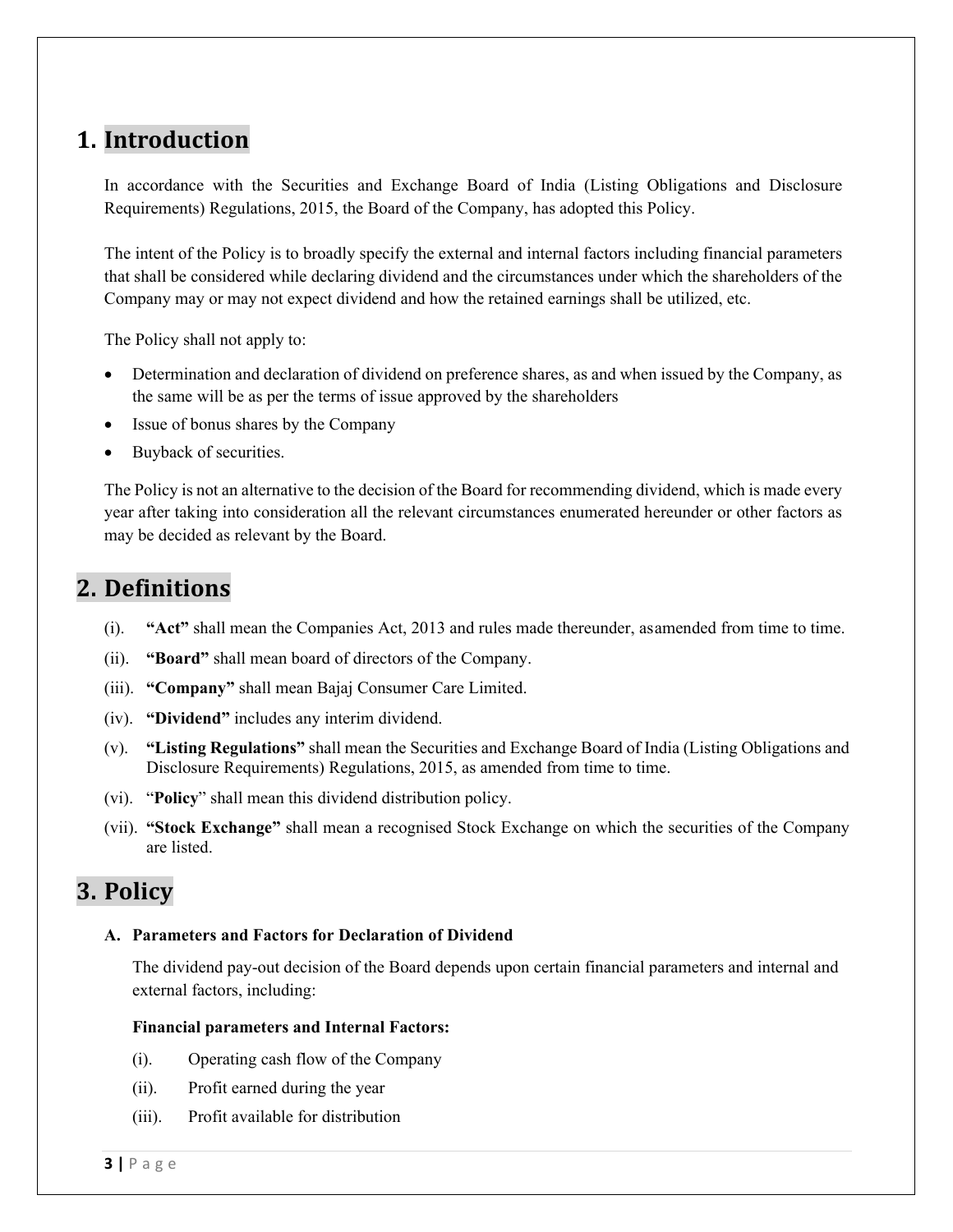- (iv). Earnings Per Share (EPS)
- (v). Working capital requirements
- (vi). Capital expenditure requirement
- (vii). Business expansion and growth
- (viii). Likelihood of crystalization of contingent liabilities, if any
- (ix). Additional investment in subsidiaries and associates of the company
- (x). Upgradation of technology and physical infrastructure
- (xi). Creation of contingency fund
- (xii). Cost of Borrowing
- (xiii). Past dividend payout ratio / trends

#### **External Factors:**

- (i). Economic environment
- (ii). Capital markets
- (iii). Global conditions
- (iv). Statutory provisions and guidelines

#### **B. Circumstances under which the shareholders of the Company may or may not expect Dividend**

The decision regarding dividend pay-out is a crucial decision as it determines the amount of profit to be distributed among shareholders of the Company and the amount of profit to be retained in business. The decision seeks to balance the dual objectives of appropriately rewarding shareholders through dividends and retaining profits in order to maintain a healthy capital adequacy ratio to support future growth. The shareholders of the Company may not expect dividend in the following circumstances, subject to discretion of the Board of Directors,:

- (i). Proposed expansion plans requiring higher capital allocation
- (ii). Decision to undertake any acquisitions, amalgamation, merger, joint ventures, etc. which requires significant capital outflow
- (iii). Requirement of higher working capital for the purpose of business of the Company
- (iv). Proposal for buy-back of securities
- (v). In the event of loss or inadequacy of profit

#### **C. Utilisation of the retained earning**

The Board may retain its earnings in order to make better use of the available funds and increase the value of the stakeholders in the long run. The decision of utilization of the retained earnings of the Company shall be based on the following factors:

- Expansion and modernization plan
- Long term strategic plans
- Replacement of capital assets
- Where the cost of debt is expensive
- Such other criteria's as the Board may deem fit from time to time.